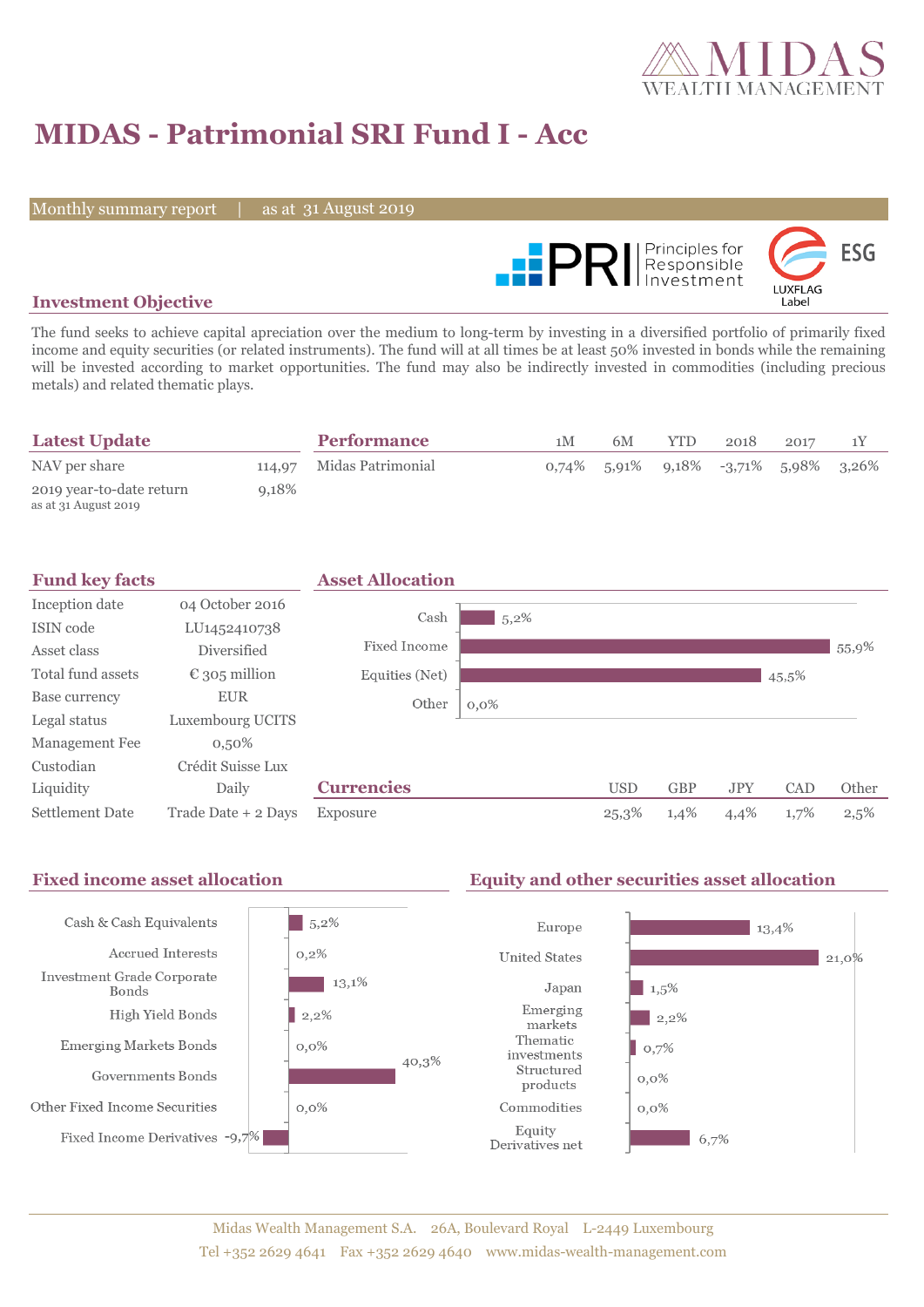

# **MIDAS - Patrimonial SRI Fund I - Acc**

Monthly summary report

31 August 2019

| Top 10 fixed income holdings          | YTM     | Rating     | Weigh   |
|---------------------------------------|---------|------------|---------|
| DEUTSCHLAND REP : DBR o 1/2 08/15/27  | $-0.8%$ | AAA        | 6,4%    |
| NETHERLANDS GOVT: NETHER 0 3/4 07     | $-0.6%$ | AAA        | 3,7%    |
| BTPS: BTPS 2 02/01/28                 | 0,8%    | <b>BBB</b> | $3,0\%$ |
| EUROPEAN INVT BK : EIB o 3/8 07/16/25 | $-0.6%$ | AAA        | 2,8%    |
| AGENCE FRANCAISE : AGFRNC 0 1/8 11/1  | $-0,5%$ | AA         | 2,7%    |
| ALLIANDER: ALLRNV 07/8 04/22/26       | $-0,3%$ | $AA-$      | 2,1%    |
| US TREASURY $N/B$ : T 2 1/4 08/15/49  | $2.0\%$ | AAA        | $2,0\%$ |
| SPANISH GOV'T: SPGB 1.6 04/30/25      | $-0,3%$ | $BBB+$     | 1,9%    |
| FRANCE O.A.T.: FRTR 2 05/25/48        | 0.4%    | AA         | 1,9%    |
| DEUTSCHLAND REP : DBR 1 1/4 08/15/48  | $-0.2%$ | AAA        | 1,6%    |

**Fixed income rating breakdown** 



| Sector                  | Weight                            | <b>Equity sector breakdown</b>                                                                                                                                               |                                                           |  |
|-------------------------|-----------------------------------|------------------------------------------------------------------------------------------------------------------------------------------------------------------------------|-----------------------------------------------------------|--|
| <b>Consumer Staples</b> | $0,9\%$                           | <b>Consumer Discretionary</b>                                                                                                                                                | 12,4%                                                     |  |
|                         | $0.9\%$                           | Consumer Staples                                                                                                                                                             | 10.7%                                                     |  |
| <b>Real Estate</b>      | $0,9\%$                           | Energy                                                                                                                                                                       | 6,5%                                                      |  |
|                         |                                   | Financials                                                                                                                                                                   | 12,3%                                                     |  |
|                         |                                   | Health Care                                                                                                                                                                  | 15,0%                                                     |  |
| <b>Health Care</b>      |                                   |                                                                                                                                                                              | $15,5\%$                                                  |  |
|                         |                                   |                                                                                                                                                                              | $9,3\%$                                                   |  |
|                         |                                   |                                                                                                                                                                              | 4,4%                                                      |  |
|                         |                                   | <b>Communication Services</b>                                                                                                                                                | $8.0\%$                                                   |  |
|                         |                                   | Utilities                                                                                                                                                                    | $1,5\%$                                                   |  |
|                         |                                   | Real Estate                                                                                                                                                                  | $4.5\%$                                                   |  |
|                         | <b>Health Care</b><br>Industrials | <b>Information Technolog</b><br>Information Technolog 0,9%<br>Information Technolog 0,9%<br>0,8%<br>0,8%<br>0,8%<br>Consumer Discretionar 0,8%<br>Communication Service 0,7% | <b>Information Technology</b><br>Industrials<br>Materials |  |

### **Top 5 funds and other holdings**

| Amundi Japan TOPIX ETF | 1,5% |
|------------------------|------|
| Quaero Bamboo          | 1,4% |